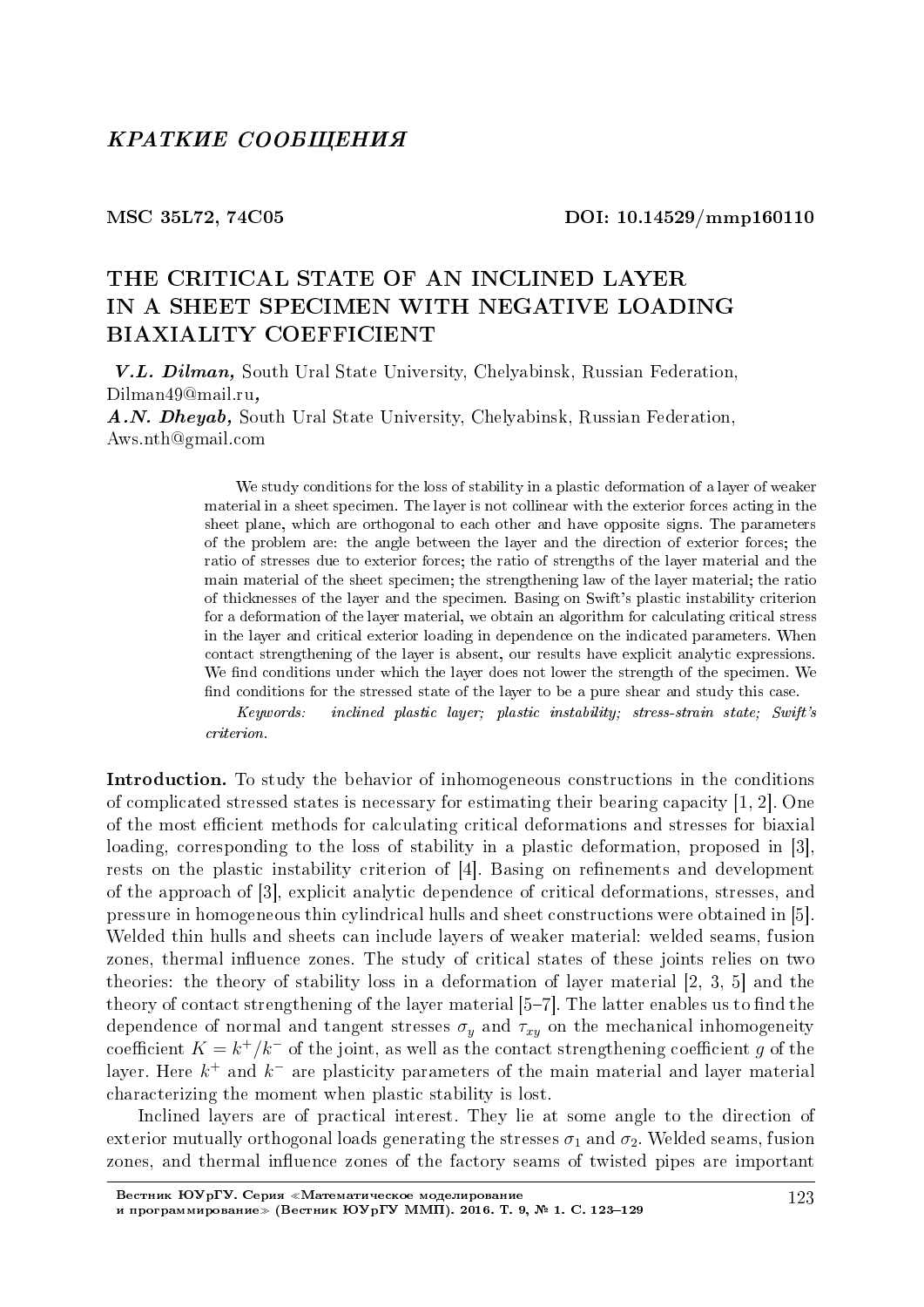examples of layers of this type. It is shown in [5] that for an inclined layer we can use the computational scheme of the case when the layer is orthogonal to one of the exterior loads. In this scheme, instead of the coefficient  $K$  we should use the parameter  $K_{incl}$  (see (5) below) depending on the mechanical and geometric characteristics of the joint and loading conditions. Assume that the following parameters are specified in the statement of the problem.

 $(1)$  The mechanical inhomogeneity coefficient *K* of the joint.

(2) The slope  $\nu$  of the layer (the angle between the directions of the layer and the action of the load  $\sigma_1$ , see Fig. 1).

(3) The relative thickness  $\chi$  of the layer, that is, the ratio of its height (thickness) to its width (thickness of the sheet or hull).

(4) The loading biaxiality coefficient  $m = \sigma_1/\sigma_2$ .



Puc. 1. Inclined layer in sheet specimen.

We determine the following parameters from the given conditions: the coefficient  $g \geq 1$ of contact strengthening of the layer material, which depends on  $\chi$ ,  $K_{incl}$ , and  $\nu$ , and the conditional mechanical inhomogeneity coefficient  $K_{incl}$  also depending on  $K$  and  $\nu$ .

Introduce some notation. Put

$$
B = \cos^2 \nu + m \sin^2 \nu; \quad C = (1 - m) \sin 2\nu.
$$
 (1)

For brevity, denote  $\tau_{yz}$  by  $\tau$ . As indicated in [5, pp. 231, 232],

$$
\tau = 0.5 C \sigma_2 \; ; \; \sigma_{y \, av} = B \sigma_2. \tag{2}
$$

Here  $\sigma_y$   $_{av} = \int_0^1 \sigma_y(x, \chi) dx$  is the mean value of the stress  $\sigma_y$  on the contact surface. The reference also includes a formula introducing the contact strengthening coefficient  $g$ :

$$
\sigma_{y \ av} = 2g\sqrt{(k^-)^2 - \tau^2}.\tag{3}
$$

The von Mises plasticity condition for an inclined layer [5, p. 232] is

$$
(\sigma_x - \sigma_y)^2 + \tau_{xy}^2 = (k^-)^2 - \tau^2.
$$
 (4)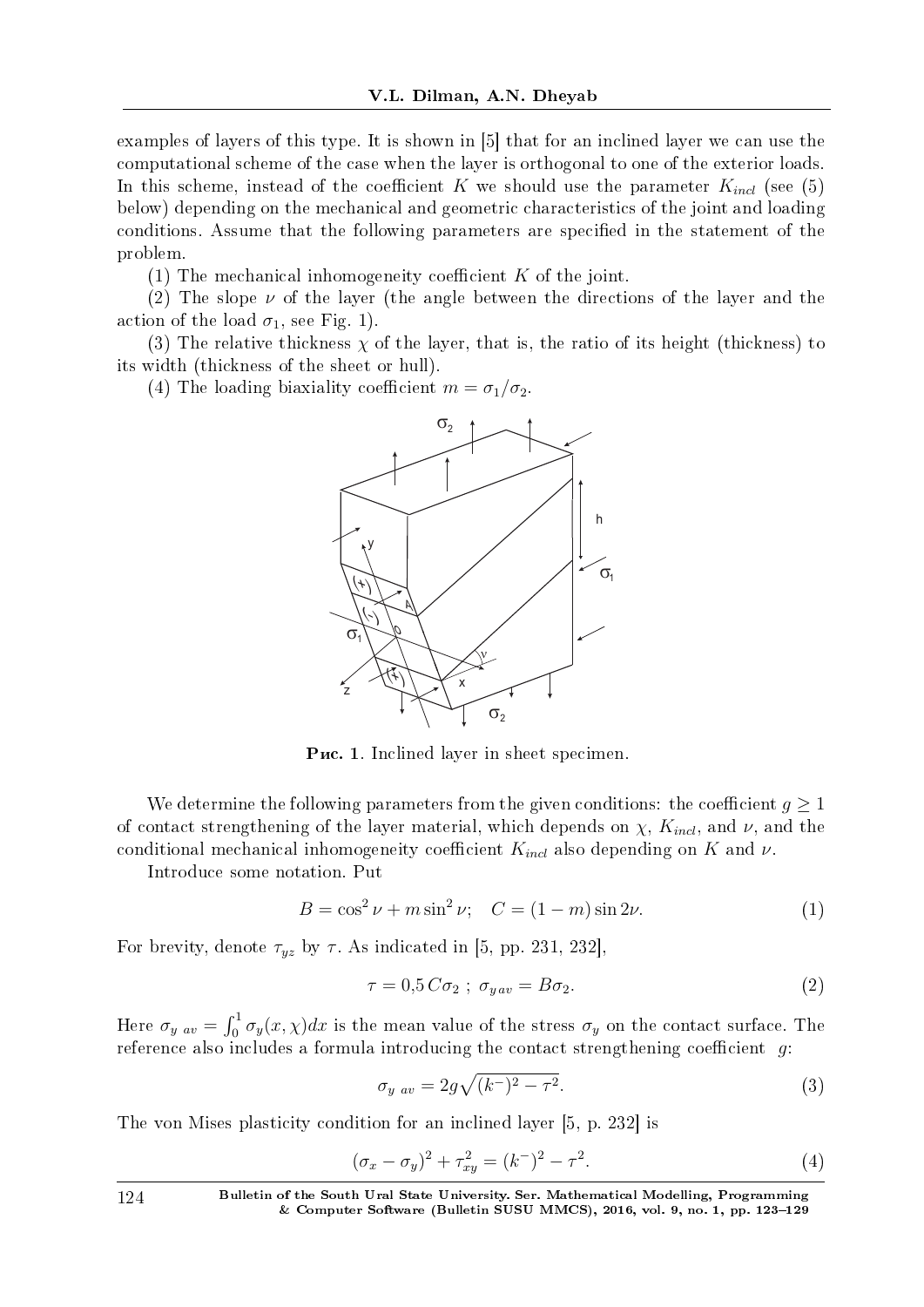The analog of K, the conditional mechanical inhomogeneity coefficient [5, p. 233], is

$$
K_{incl} = \sqrt{\frac{(k^+)^2 - \tau^2}{(k^-)^2 - \tau^2}} = K\sqrt{1 + \frac{K^2 - 1}{K^2} \frac{g^2 C^2}{B^2}}.
$$
\n<sup>(5)</sup>

We consider the case  $\tau = k^-$  separately.

The restriction  $m > 0$  is imposed in [5, Ch. 4]. If  $m \leq 0$  then the computational scheme of [5] is inapplicable. The goal of this article is to study the critical states of an inclined weak layer in a sheet specimen when  $K_{incl} > 1$  and  $m < 0$ .

1. The Special Case of a Stressed State of the Layer. Equation (5) does not cover the case

$$
|\tau| = k^-, \tag{6}
$$

$$
B = 0.\t\t(7)
$$

Verify that  $(6)$  and  $(7)$  are equivalent conditions.

**Proposition 1.**  $\tau = k^- \Leftrightarrow B = 0 \Leftrightarrow m = -\csc^2 \nu$ .

*Proof.* Suppose that  $\tau = k^{-}$ . Then (2) yields  $\sigma_2 \neq 0$  and (3) yields

$$
B = \frac{\sigma_{y \, av}}{\sigma_2} = \frac{2g\sqrt{(k^-)^2 - \tau^2}}{\sigma_2} = 0.
$$

Conversely, if  $B = 0$  then (2) and (3) imply that  $\sqrt{(k^-)^2 - \tau^2} = 0$ . By (1), conditions  $(6)$  and  $(7)$  are equivalent to each of the conditions

$$
m = -ctg^{2}\nu; \quad C = 2ctg\nu; \quad C = 2\sqrt{-m}.
$$
 (8)

**Corollary 1.** When the stresses  $\sigma_1$  and  $\sigma_2$  generated by exterior loads satisfy  $\sigma_1 \approx$  $-\sigma_2$  etg<sup>2</sup> v, we have  $K_{incl} \approx \infty$ , that is, the main material behaves as a rigid body.

**Proposition 2.** Under the condition  $|\tau| = k^-$  the layer material is in a pure shear state.

*Proof.* For symmetry reasons, we have  $\tau_{xz} = 0$ . The fluidity equation (4) and (6) yield

$$
\sigma_x = \sigma_y = \sigma_z = 0; \quad \tau_{xy} = 0. \tag{9}
$$

The equilibrium equations in the inclined layer [5, p. 232] are

$$
\frac{\partial \sigma_x}{\partial x} + \frac{\partial \tau_{xy}}{\partial y} = 0; \quad \frac{\partial \sigma_y}{\partial y} + \frac{\partial \tau_{xy}}{\partial x} = 0.
$$
 (10)

From (9) and (10) we infer that  $\sigma_x = \sigma_y = \sigma_z = 0$  (here  $\sigma = (\sigma_x + \sigma_y + \sigma_z)/3$  is the hydrostatic stress). Hence,  $\sigma_{yav} = \sigma$ . Since  $\sigma_{yav} = B\sigma_2$  by (2), it follows that  $\sigma = 0$ . Thus,  $\sigma_x = \sigma_y = \sigma_z = \tau_{xy} = \tau_{yz} = 0$ .

If  $\sigma_1 < 0$  and  $\sigma_2 > 0$ , using (2), (6), and (8), we obtain

$$
\sigma_1 = \frac{2k^-m}{C} = -\sqrt{-m}k^- = (-\operatorname{ctg}\nu)k^-; \quad \sigma_2 = \frac{2k^-}{C} = \frac{k^-}{\sqrt{-m}} = (\operatorname{tg}\nu)k^-.
$$
 (11)

Вестник ЮУрГУ. Серия «Математическое моделирование<br>и программирование» (Вестник ЮУрГУ ММП). 2016. Т. 9, № 1. С. 123-129

125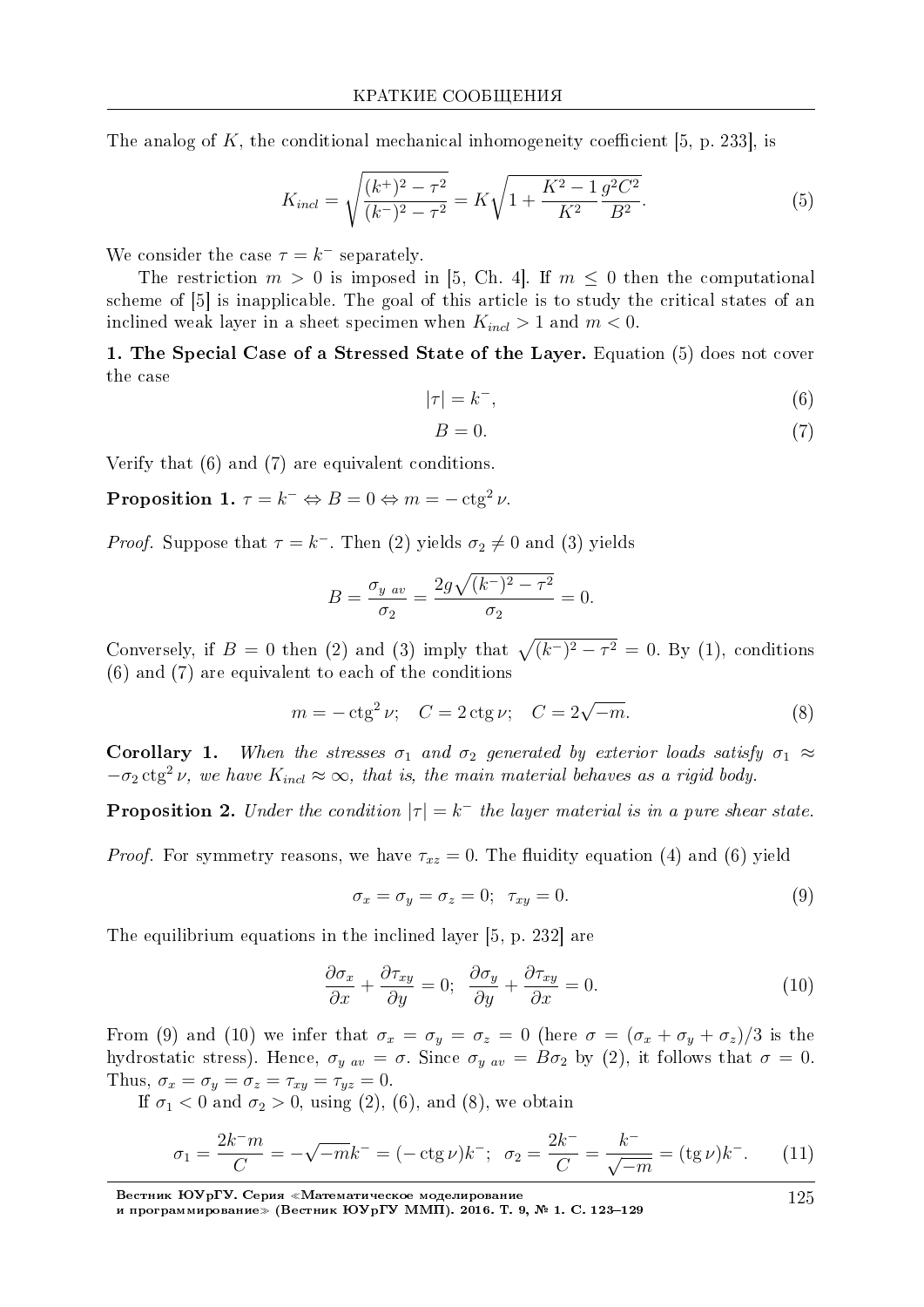Similarly, for  $\sigma_1 > 0$  and  $\sigma_2 < 0$  condition (6) implies the equalities

$$
\sigma_1 = \frac{2k^-m}{C} = \sqrt{-m}k^- = (\text{ctg }\nu)k^-; \quad \sigma_2 = \frac{-2k^-}{C} = \frac{-k^-}{\sqrt{-m}} = (-\text{tg }\nu)k^-.
$$
 (12)

2. Equal Strength Conditions. Consider the conditions under which the weaker layer does not lower the strength of the joint. This occurs when the main material reaches the critical state simultaneously with the layer. For the critical state in the layer to be reached earlier than in the main material, it is necessary and sufficient that the critical values  $\sigma_1$ and  $\sigma_2$  of stresses satisfy at least one of the restrictions

$$
|\sigma_1| \le 2k^+, \quad |\sigma_2| \le 2k^+.
$$
\n
$$
(13)
$$

It follows from [7, p. 232] that (13) holds if and only if

$$
\frac{g}{\sqrt{B^2 + g^2 C^2}} \le K \vee \frac{g|m|}{\sqrt{B^2 + g^2 C^2}} \le K.
$$
\n(14)

If  $m_1KC \geq 1$  then (14) holds. If  $m_1 KC < 1$  then (14) is equivalent to the inequality

$$
g \le \frac{m_1 K B}{\sqrt{1 - m_1^2 K^2 C^2}}, \quad m_1 = \max\left(1; \frac{1}{|m|}\right). \tag{15}
$$

This implies the following criterion of equal strength for a homogeneous sheet specimen and a specimen including a weaker layer:

**Proposition 3.** In order for the layer not to lower the strength of the joint, it is necessary and sufficient that  $m_1KC \geq 1$  and the contact strengthening coefficient reach the value in the right-hand side of (15).

3. Finding the Parameter *k <sup>−</sup>*. To calculate the bearing capacity of a sheet construction, we have to know the critical values of  $k^+$  and  $k^-$ . The parameter  $k^+$ , characterizing the main material of the sheet specimen, is calculated as in the seamless construction [3, 5]. The parameter *k <sup>−</sup>* characterizes the state of the layer material at the moment when the stability of plastic deformation is lost. It is shown experimentally [8] that for complicated loading with simultaneous stretching and shear Ludwik's single curve hypothesis is confirmed in the form

$$
\sigma_i = f(\varepsilon_i),\tag{16}
$$

where  $\sigma_i$  and  $\varepsilon_i$  are the stress and deformation intensities respectively. Thus, we can apply this hypothesis for the layer material subject to similar loading. Assume that

$$
\sigma_i = A \varepsilon_i^n, \quad A = e^n n^{-n} \sigma_B. \tag{17}
$$

Here *e* is Euler's constant, *n* is a parameter of the material characterizing its plastic properties  $(0.1 \le n \le 0.3$  in welded joints), and  $\sigma_B$  is the strength of the material. Further arguments carry over easily to other approximations of the dependence (16) proposed in [5]. Assume that compression occurs in the direction of the action of  $\sigma_1$ , and stretching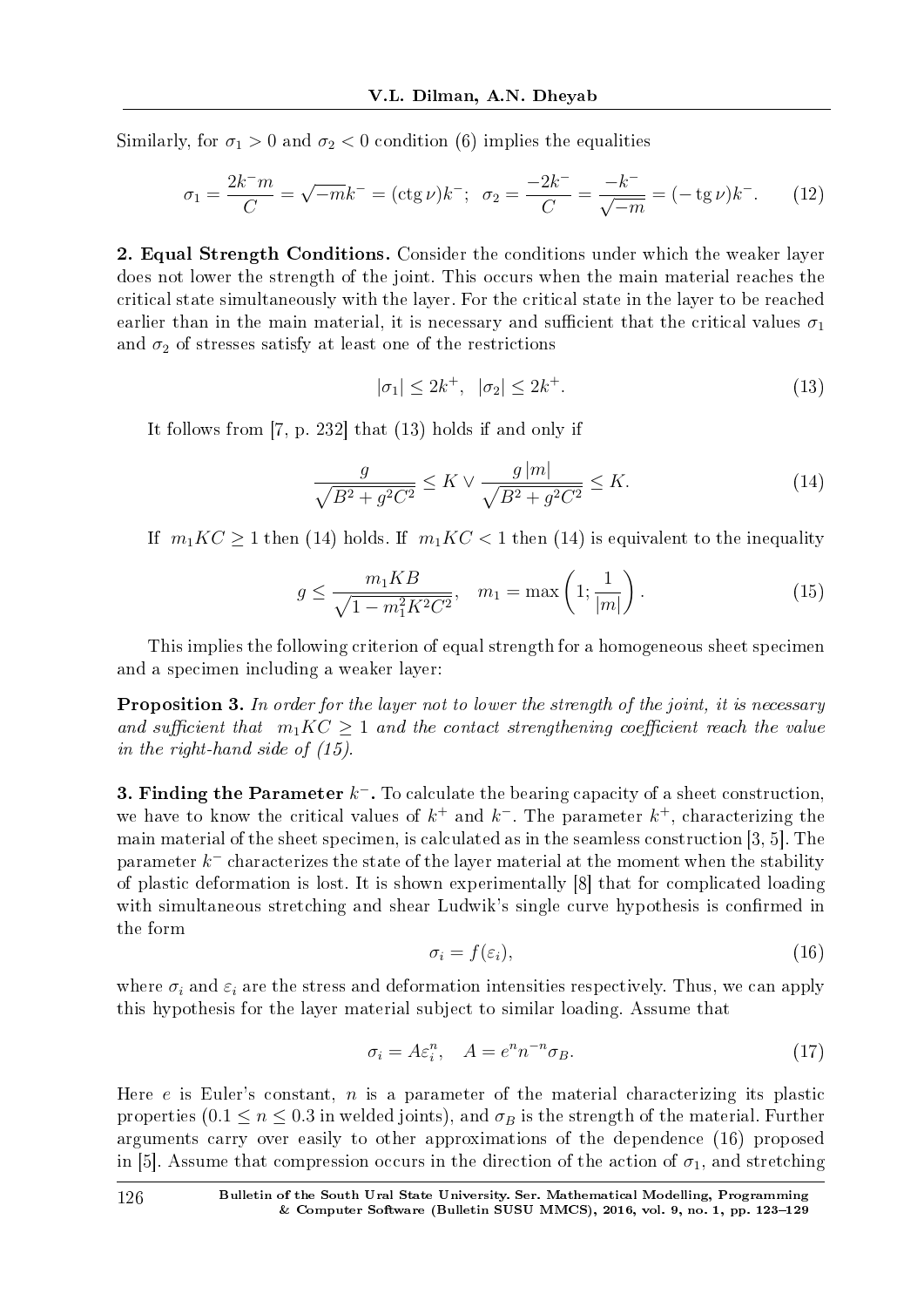occurs in the direction of  $\sigma_2$ . Then it is obvious that  $m = \sigma_1/\sigma_2 < 0$ . The theory of small deformations yields

$$
\varepsilon_i = \frac{2\varepsilon_2 \sigma_i}{\sigma_2 (2-m)}.\tag{18}
$$

Since  $\sigma_2 = (2gk^{-})/(\sqrt{B^2+g^2C^2})$  by [5], we infer from (18) that

$$
\varepsilon_2 = \frac{\varepsilon_i \sigma_2 (2 - m)}{2\sigma_i} = \frac{\varepsilon_i \sigma_2 (2 - m)}{2\sqrt{3}k^-} = \frac{g(2 - m)\varepsilon_i}{\sqrt{3}\sqrt{B^2 + g^2 C^2}}.
$$
(19)

Denote by  $h = h_0 \exp(\varepsilon_2)$  the thickness of the layer in the direction of  $\sigma_2$ , where  $h_0$  is the thickness of the layer at the initial moment of loading (see Fig. 1), by t and l the thickness and width of the sheet, and so  $V = t\ell h$  is the volume of the layer, which is invariant in the deformation. Denote also by  $N_2$  the exterior force acting in the direction of  $\sigma_2$  at the critical moment of loading. Then

$$
\sigma_2 = \frac{N_2}{tl} = \frac{N_2h}{V} = \frac{N_2h_0}{V} \exp(\varepsilon_2).
$$

Thus, (19) implies that at the critical moment of loading

$$
\sigma_i = M\sigma_2 = M\frac{N_2h_0}{V} \exp(\varepsilon_2) = M\frac{N_2h_0}{V} \exp\left(\frac{g(2-m)\varepsilon_i}{\sqrt{3}\sqrt{B^2 + g^2C^2}}\right); \quad M = \frac{\sqrt{3}\sqrt{B^2 + g^2C^2}}{2g}.
$$
\n(20)

Applying Swift's criterion [1], that is, equating the differentials of the right-hand sides of  $(17)$  and  $(20)$ , we obtain the deformation intensity at the critical moment of loading.

$$
\varepsilon_i = \frac{\sqrt{3}n\sqrt{B^2 + g^2C^2}}{g(2-m)}.\tag{21}
$$

Inserting the right-hand side of  $(21)$  into  $(17)$ , we obtain the following assertion.

**Proposition 4.** At the critical moment of loading we can calculate the intensity of stresses, the parameter  $k^-$ , and the values of stresses of the exterior forces as

$$
\sigma_i = \left(\frac{\sqrt{3}e\sqrt{B^2 + g^2 C^2}}{g(2-m)}\right)^n \sigma_B^-, \quad k^- = \frac{\sigma_i}{\sqrt{3}}; \quad \sigma_1 = m\sigma_2; \quad \sigma_2 = \frac{g(2-m)\sigma_i}{\sqrt{3}\sqrt{B^2 + g^2 C^2}}.\tag{22}
$$

Let us describe the algorithm for calculating the critical values of stresses of the exterior loadings. If the relative thickness  $\chi$  of the layer is large,  $\chi \geq 1$ , then the contact strengthening of the layer is absent:  $q = 1$ . In this case (22) is an explicit formula. For thin layers  $q > 1$ . Then (5) and (22) are implicit formulas. Putting  $q = 1$  in (5) and (22), we can find the first approximations to the parameters  $k^-$  and K, and then  $K_{incl}$ Knowing  $K_{incl}$ , we calculate the parameter g using the algorithm of [7], and then apply (22) to find the second approximation for  $k^-$ . This enables us to launch an iterative process for calculating  $\sigma_1$  and  $\sigma_2$ . On each step we calculate K using (5) and check the equal strength condition  $(13)$  in the form  $(14)$ . If it holds on some step then the calculation stops. Otherwise, the procedure stops when  $g$  stabilizes.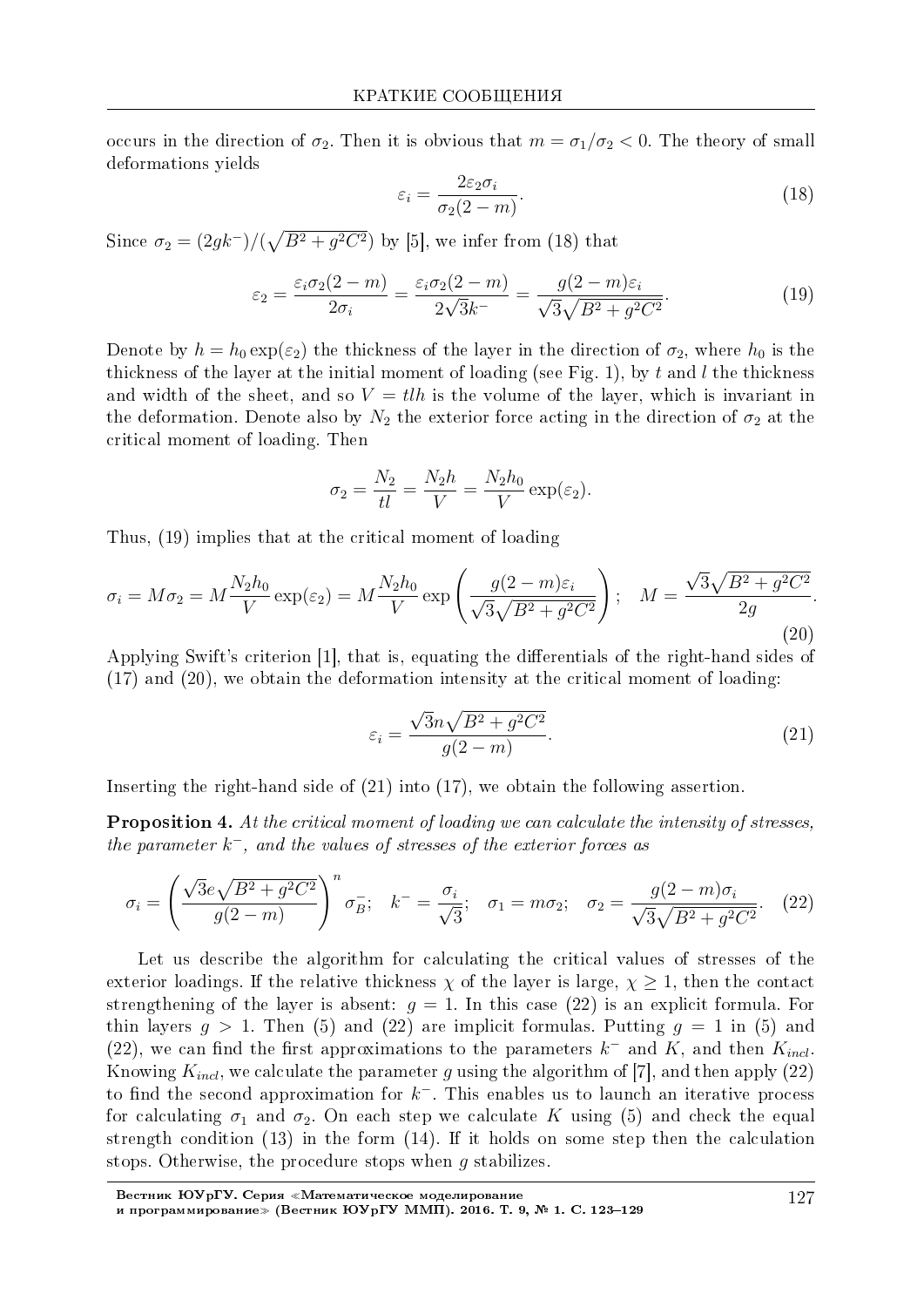Conclusions. In this article we obtained an algorithm for calculating the critical values of stress and deformation in a layer and the critical values of exterior loadings in dependence on the specified parameters. When the thickness of the layer is comparable to or greater than that of the sheet, we gave explicit analytic expressions for these quantities. We studied the special case of weaker layer location in which the stressed state of the layer is a pure shear. We found conditions under which the weaker layer does not lower the strength of the joint.

## References

- 1. Annin B.D., Zhigalkin V.M. Povedenie materialov v usloviyakh slozhnogo nagruzheniya [The Behavior of Materials Under Complex Loading]. Novosibirsk, Izdatel'stvo SO RAN, 1999.
- 2. Lebedev A.A., Koval'chuk B.I., Giginyak F.F., Lamashevskiy V.P. Mekhanicheskie svoystva konstruktsionnykh materialov v usloviyakh slozhnogo napryazhennogo sostoyaniya [The Mechanical Properties of Structural Materials Under Complex Stress State]. Kiev, In Yure, 2003. (in Russian)
- 3. Koval'chuk G.I. [On the Question of Loss of Stability of the Plastic Deformation of Shells]. Strength of Materials, 1983, no. 5, pp. 11–16. (in Russian)
- 4. Swift H. Plastic Instability Under Plane Stress. Journal of the Mechanics and Physics of  $Solids, 1952, no. 1, pp. 1-18.$
- 5. Dil'man V.L., Eroshkina T.V. Matematicheskoe modelirovanie kriticheskikh sostoyaniy myagkikh prosloek v neodnorodnykh soedineniyakh [Mathematical Modelling of the Critical States of Soft Layers in Heterogeneous Connections]. Chelyabinsk, Publ. Center of the South Ural State University, 2011. (in Russian)
- 6. Kachanov L.M. [On the Strained State of the Plastic Interlayer]. Izvestiya akademii nauk SSSR. Otdelenie tekhnicheskikh nauk. Mekhanika i mashinostroenie, 1962, no. 5, pp. 63–67. (in Russian)
- 7. Dil'man V.L., Diyab A.N. The Stress State of a Strip With a Layer Under Considerable Mechanical Heterogeneity. Bulletin of the South Ural State University. Series: Mathematics. *Mechanics. Physics*, 2015, vol. 7, no. 4, pp. 11–19.(in Russian)
- 8. Tret'yakov M.P., Vil'deman V.E. Strain-Softening of Materials in the Plane Stress State Conditions. PNRPU Mechanics Bulletin, 2012, no. 2, pp. 190-203. (in Russian)

Received November 17, 2015

### VДK 539.374 DOI: 10.14529/mmp160110

# КРИТИЧЕСКОЕ СОСТОЯНИЕ НАКЛОННОГО СЛОЯ В ЛИСТОВОМ ОБРАЗЦЕ ПРИ ОТРИЦАТЕЛЬНОМ КОЭФФИЦИЕНТЕ ДВУХОСНОСТИ НАГРУЖЕНИЯ

В.Л. Дильман, А.Н. Дияб

Исследуются условия потери устойчивости процесса пластического деформирования слоя из менее прочного материала в листовом образце. Слой не коллинеарен